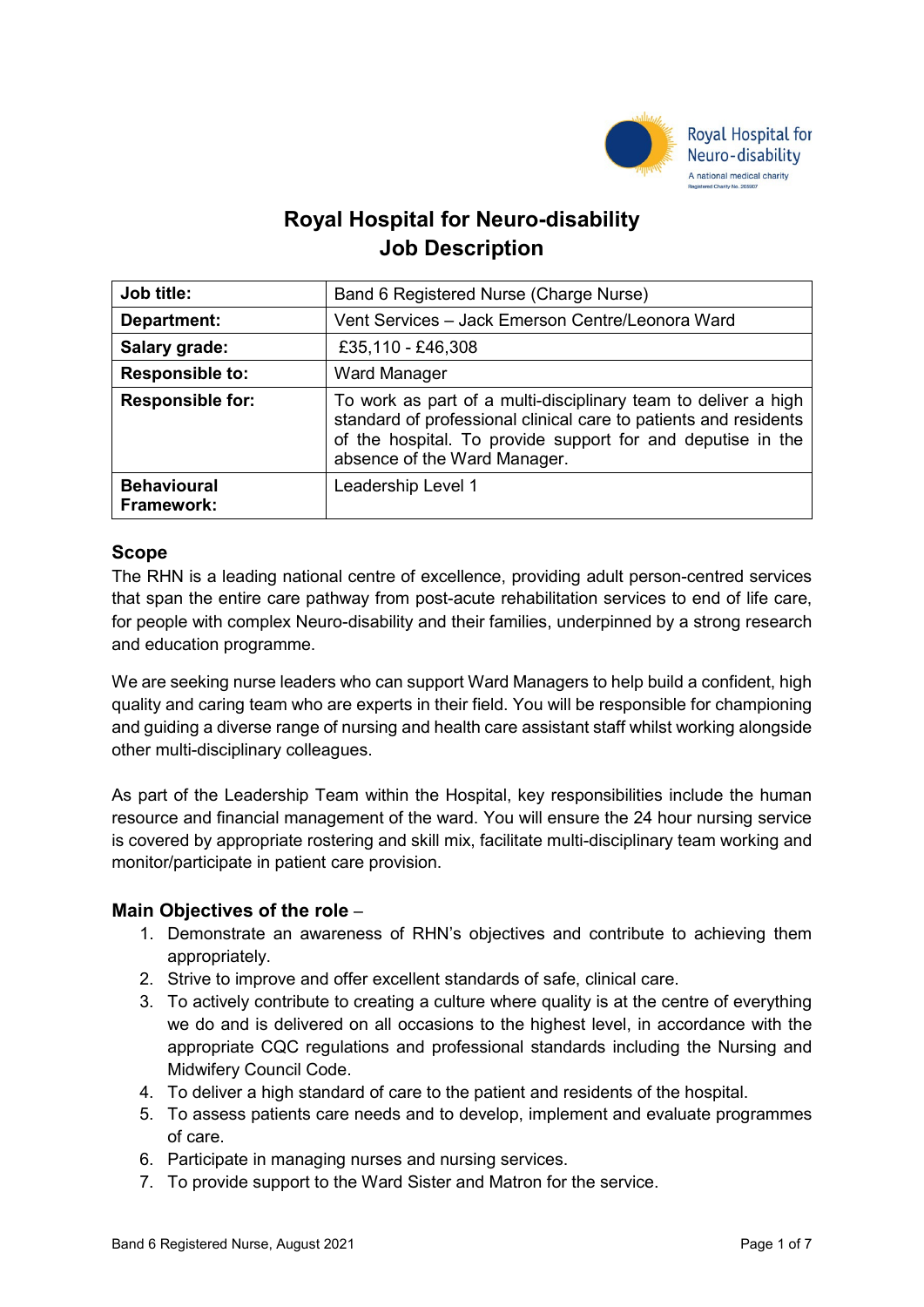# **Key Responsibilities**

## **Clinical Management & Professional Practice**

- You will work within agreed nursing standards and according to Nursing and Midwifery Council Code for nurses and be accountable for nursing outcomes.
- Experience and expertise to work with ventilated patients and to have a clinically excellent knowledge base of this patient group and their needs.
- Extensive knowledge of tracheostomy ventilation is essential to this role.
- To accurately assimilate and interpret clinical data related to the patient's condition, promptly reporting changes and instigating action as appropriate.
- Participate in managing nurses and nursing services by organising the duty rota and patient allocation, anticipating requirements when clinical activity increases/decreases, assisting in forward planning of absences and the effective use of temporary staff ensuring correct grade and skill mix are in place to deliver care and in accordance to agreed establishment figures as directed by the Ward Manager.
- An awareness of the ward budgeted establishment and safer staffing modules so that the ward is run safely at all times and any additional resource is redeployed.
- Work alongside the Ward Manager in ensuring the skill mix is planned and rosters are set 3 months in advance.
- Plan and organise your own workload and define individual roles and responsibilities within the team in order to meet all patients need on a shift whilst ensuring supervision of junior members of staff.
- Ensure the correct storage and administration of medications in accordance with the hospital policies and NMC Standards for Medicine Management and ensure the safe handling of drug keys at all times.
- Practice multidisciplinary team care and contribute actively towards its successful management ensuring that agreed treatment programmes are implemented.
- Contribute accurate and relevant information for multidisciplinary reports.
- Respect the privacy and dignity of all patients at all times and act at all times as the patient advocate.
- Embody the Humanised Care approach and integrate this throughout all clinical and non-clinical care for patients/residents as well as care shown to relatives and colleagues.
- Acknowledging and valuing the contributions of all patients/residents and having an understanding of the needs of individuals with a disability.
- Facilitate appropriate social and recreational activities for patients ensuring patient daily diaries are managed to prevent appointment conflicts.
- Work in other areas within the hospital as required.
- To deputise for Ward Manager in his/her absence.
- To undertake both local and hospital wide audits as required and to participate in Clinical Working Parties and Groups as applicable to clinical knowledge.

## **Leadership and People Management**

- To provide consistent, clear, clinical and professional leadership and act as a mentor and preceptor for all staff demonstrating professional awareness and accountability in care.
- Manage direct reports effectively, delegating appropriately and holding them accountable for the delivery of specific objectives and targets, ensuring they meet the required standards in their current job whilst developing their skills and knowledge.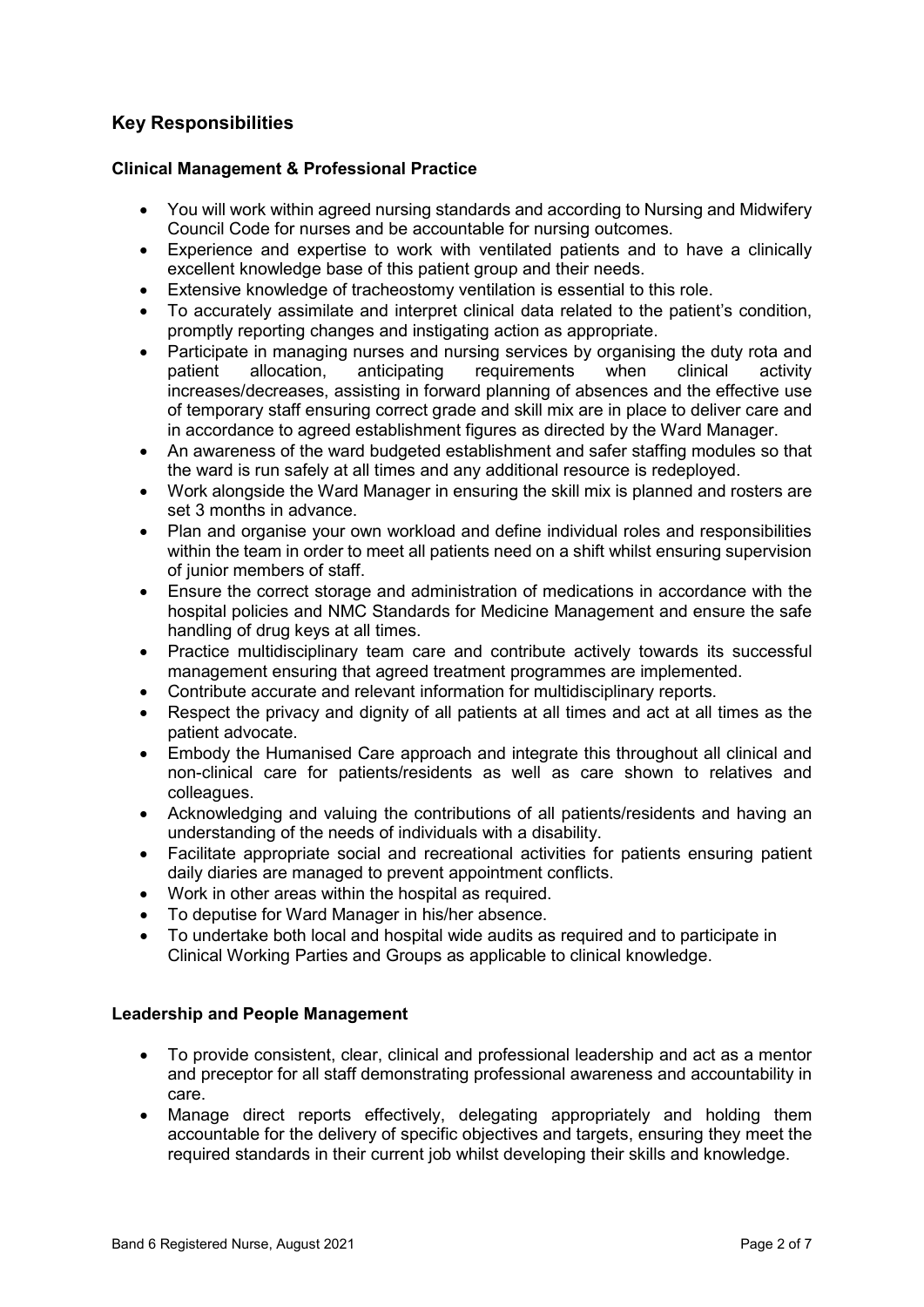- Manage nursing care and assist with additional management requirements according to the planned off duty rota whilst adopting a flexible approach to personal off duty rotas.
- Supervise junior members of staff on a shift basis whilst supporting them to develop their roles. Ensure that, where performance issues have been identified, senior nurses are informed.
- Assist the Ward Manager in individual performance reviews, in line with RHN Human Resource policies, providing constructive feedback to individuals on their performance.
- Provide quidance and support to staff on problems affecting their work
- Share knowledge, skills and experience and work collaboratively with colleagues.
- Recognise and value the individuality of team members whilst displaying sensitivity to others feelings and needs.

## **Training**

- Show an awareness of own capabilities and area for improvement.
- Ensure attendance and completion of all mandatory study days of self and others.
- Assist in the identification of learning needs of individuals within the team.
- Participate in the induction and orientation of all new staff members.
- Participate in the preceptorship of newly qualified Staff Nurses.
- Contribute to the assessment of pre and post registration students and / or NVQ candidates.
- Act as a mentor/assessor for pre and post registration students and/or NVQ candidates.
- Contribute towards in-service training as delegated by the Ward Manager.

## **Communication**

- Ensure that all written documentation produced is legible, written in English, accurate and correct in detail, minimising jargon and abbreviations.
- Ensure oral communication is accurate and clear and presented in a tone, manner, pace, sequence and style which is appropriate to the level, needs and capabilities of the target audience.
- Ensure that all communications and interactions entered into are conducted professionally, thoroughly and effectively so that the organisation's reputation and standing is promoted and enhanced ensuring positivity about the organisation and its vision.
- Demonstrate appropriate behaviour in stressful and difficult situations; ensuring that conflicts, disagreements and misunderstandings are handled promptly and effectively.

#### **Integrated Governance & Risk Management**

- Understand implications of Integrated Governance and adhere to hospital governance policies including the reporting of incidences, near misses.
- Manage Datix and attend regular Incident Review Meetings to present lessoned learned and shared learning's from the ward.
- Ensure compliance to standards in respect of all legislative requirements, including but not limited to CQC, DSE, Fire, COSHH, BLS, Manual Handling, Safeguarding Vulnerable Adults, Information Security and Infection Control.
- Maintain safe working practices and adhere to clinical risk management policy and recommendations.
- Adopt the correct administrative procedures when dealing with complaints from patients/relatives following set policies and procedures.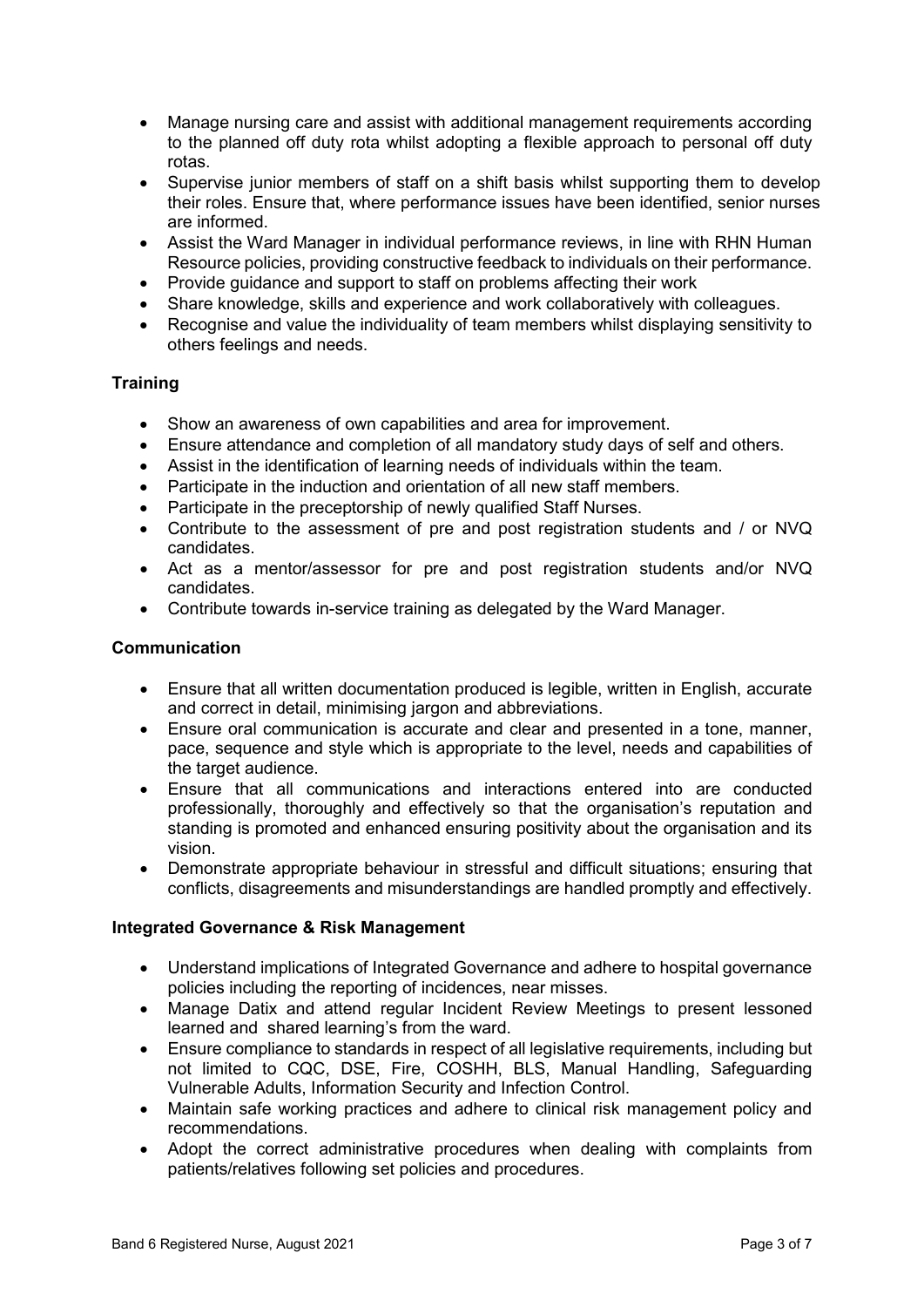- Participate and assist in developing standards of patient care based on sound research findings.
- Participate in change-management processes to improve on care delivery.
- Proactively assist the Nursing Team in audit and quality assurance programmes.

## **Resource**

- Contribute to the identification of resources required on a shift basis.
- Motivate colleagues and self to contribute to effective, efficient and economical use of resources.
- Maintain an effective staff resource plan generated by the senior nursing team to provide cost effective labour and minimise the use of bank and agency staff ensuring staffing is within budget targets.
- Motivating staff to understand how they may contribute to the effective efficient and economical use of resources.
- Identify and report shortages to appropriate manager.

### **Confidentiality, Disclosure of Information and data Security**

- In the course of your normal work you will come into possession of confidential information concerning patients, and staff. This information should be treated confidentially and in accordance with the Hospital's.
- The post holder is responsible for ensuring that he/she maintains the integrity and quality of both computerised and manual data.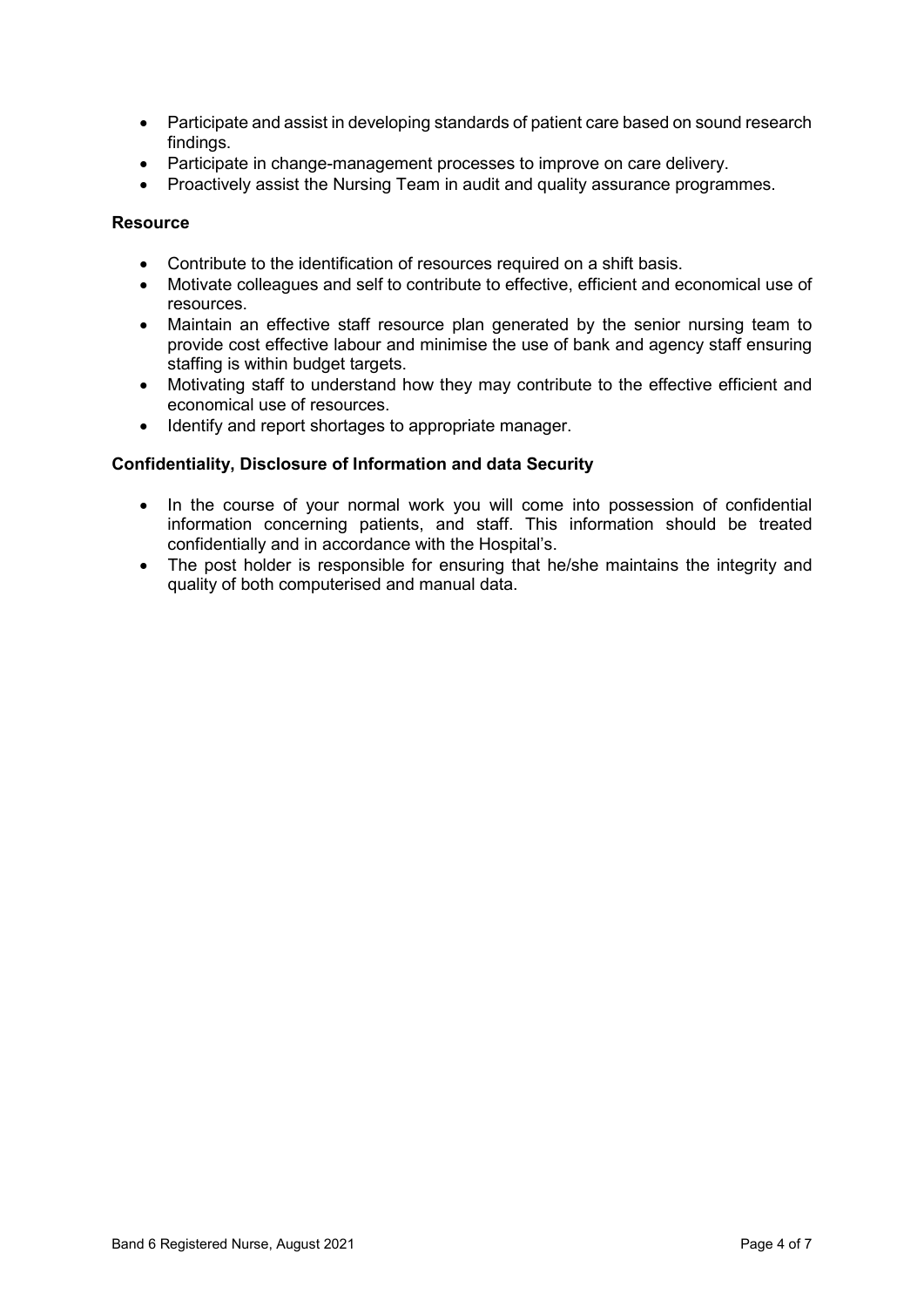| <b>Person Specification: Essential and Desirable</b> |                                                     |  |  |  |  |
|------------------------------------------------------|-----------------------------------------------------|--|--|--|--|
| <b>Job Title:</b>                                    | Registered Nurse - Jack Emerson Centre/Leonora Ward |  |  |  |  |
| Grade:                                               | Band 6                                              |  |  |  |  |
| <b>Salary</b>                                        | £34,422 - £45,400 per annum                         |  |  |  |  |
| <b>Responsible to:</b>                               | <b>Ward Manager</b>                                 |  |  |  |  |

| Criteria                                                                                                                                                            |   | Essential/<br><b>Desirable</b> |    | Assessment<br>Method |   |    |  |  |  |
|---------------------------------------------------------------------------------------------------------------------------------------------------------------------|---|--------------------------------|----|----------------------|---|----|--|--|--|
|                                                                                                                                                                     |   |                                |    |                      |   | R  |  |  |  |
| <b>Education and Qualifications</b>                                                                                                                                 |   |                                |    |                      |   |    |  |  |  |
| Relevant degree.                                                                                                                                                    | Е |                                | X  | X                    |   |    |  |  |  |
| Practice supervisor.                                                                                                                                                | Е |                                | X  | X                    |   |    |  |  |  |
| Practice assessor.                                                                                                                                                  | E |                                | X  | X                    |   |    |  |  |  |
| Evidence of professional/clinical knowledge in area<br>supplemented by specialist clinical, managerial training and<br>CPD.                                         | Е |                                | X  | X                    |   |    |  |  |  |
| Leadership or Management Qualification.                                                                                                                             |   | D                              | X  | X                    |   |    |  |  |  |
| Putney Nurse Programme. (Applies to internal candidates<br>only).                                                                                                   |   | D                              |    |                      |   |    |  |  |  |
| <b>Professional/Statutory Registration</b>                                                                                                                          |   |                                |    |                      |   |    |  |  |  |
| RN1 Registered Nurse on the NMC register.                                                                                                                           | E |                                | X  |                      |   |    |  |  |  |
| <b>Professional Experience</b>                                                                                                                                      |   |                                |    |                      |   |    |  |  |  |
| Evidence of high level of nursing practice - uses evidence<br>based practice to support patient care delivery.                                                      | E |                                | X  | X                    |   | X  |  |  |  |
| Significant post registration experience within relevant<br>speciality. (Min. 18 months post qualification experience).                                             | E |                                | X. | X                    |   | X  |  |  |  |
| Credible clinical role model who is committed to improving<br>standards and patient care.                                                                           | E |                                | X  | X                    |   | X  |  |  |  |
| Experience teaching, assessing and supervising others.                                                                                                              | E |                                | X  | X                    |   | X. |  |  |  |
| Knowledge                                                                                                                                                           |   |                                |    |                      |   |    |  |  |  |
| Knowledge of the principles of leadership.                                                                                                                          | E |                                | X  | X                    |   |    |  |  |  |
| Ability to assess, plan, implement and evaluate specialist care<br>delivered to patients/clients and give relevant<br>advice/information to patients and relatives. | Е |                                | X  | X                    | X |    |  |  |  |
| Awareness of clinical governance and risk management.                                                                                                               | E |                                | X  | X                    |   |    |  |  |  |
| Understanding of clinical audit and research based nursing<br>practice.                                                                                             | E |                                | X  | X                    |   |    |  |  |  |
| Awareness of resource and workforce management.                                                                                                                     | Е |                                | X  | X                    |   |    |  |  |  |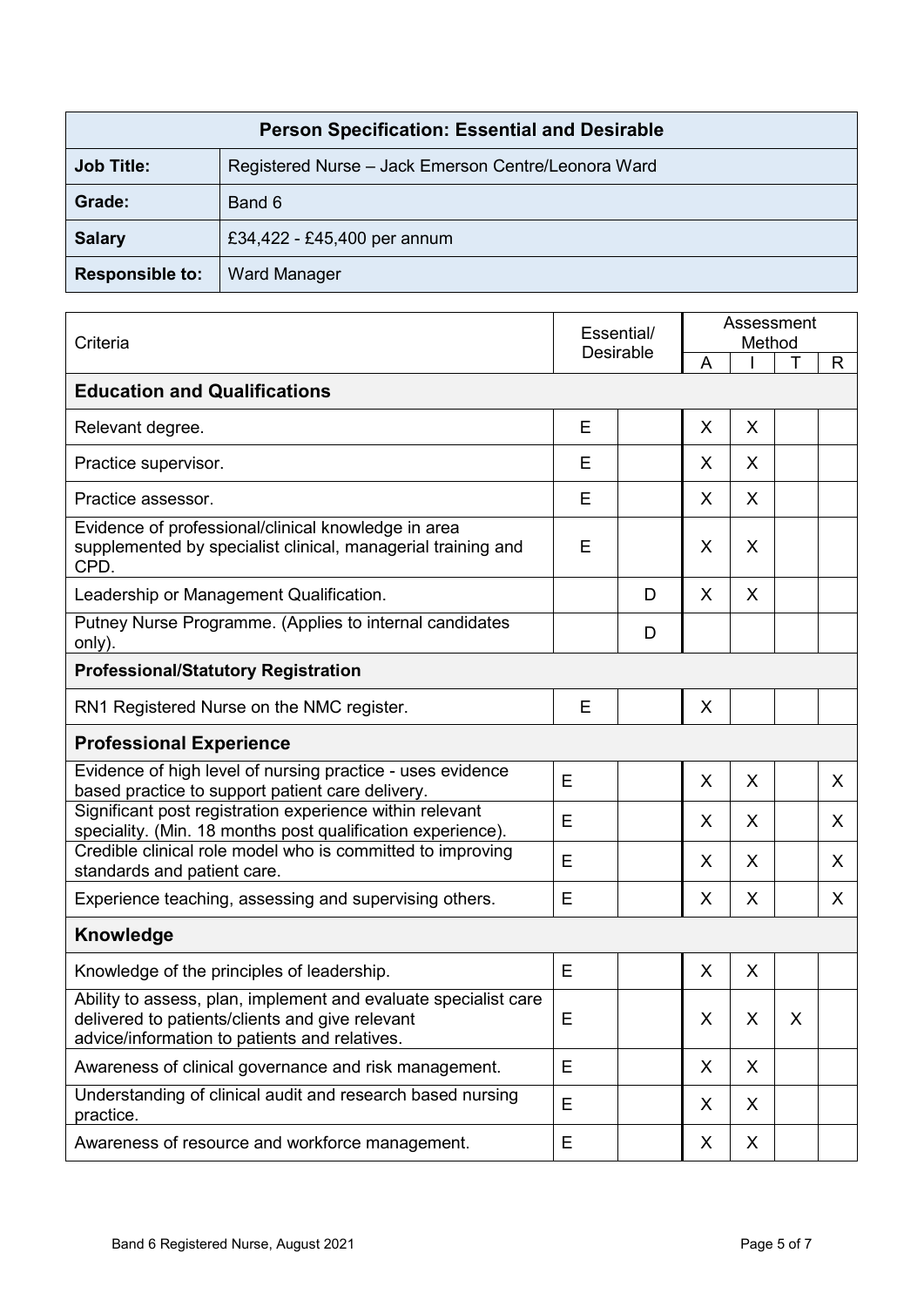| Evidence of continuing professional development.                                                                     |   |  | X          | X       |   | X |  |  |  |
|----------------------------------------------------------------------------------------------------------------------|---|--|------------|---------|---|---|--|--|--|
| <b>Key Skills and Abilities</b>                                                                                      |   |  |            |         |   |   |  |  |  |
| Highly motivated with the ability to inspire, motivate and lead<br>others.                                           | E |  | X          | X       |   | X |  |  |  |
| Ability to work autonomously.                                                                                        | E |  | X          | X       |   | X |  |  |  |
| Ability to prioritise work and to co-ordinate the ward or<br>department.                                             | E |  | X          | X       |   |   |  |  |  |
| Excellent time management and organisational skills.                                                                 | Е |  |            | X.      |   | X |  |  |  |
| Excellent communication, liaison and interpersonal skills both<br>written and verbal.                                | E |  | X          | X       | X |   |  |  |  |
| The ability to present articulately.                                                                                 | E |  |            | X       | X |   |  |  |  |
| Ability to be adaptive and work under own initiative. Ability to<br>negotiate effectively. Influential.              | E |  |            | X       |   | X |  |  |  |
| <b>Other</b>                                                                                                         |   |  |            |         |   |   |  |  |  |
| Awareness and respect for colleagues, patients and relatives<br>cultural, religious and emotional needs and beliefs. | E |  | X          | $\sf X$ |   | X |  |  |  |
| Ability to identify stress in self and others and to take effective<br>action.                                       | E |  | X          | $\sf X$ |   |   |  |  |  |
| Able to demonstrate behaviours consistent with the<br>organisations values and Behaviours.                           | E |  | X          | X       |   | X |  |  |  |
| Good previous attendance record.                                                                                     | E |  | X          | X       |   | X |  |  |  |
| Satisfactory enhanced DBS check against vulnerable groups<br>barred lists.                                           | E |  | <b>DBS</b> |         |   |   |  |  |  |
| Assessment Criteria: $A = Application$ , $I = Interview$ , $T = Test$ , $R = References$                             |   |  |            |         |   |   |  |  |  |